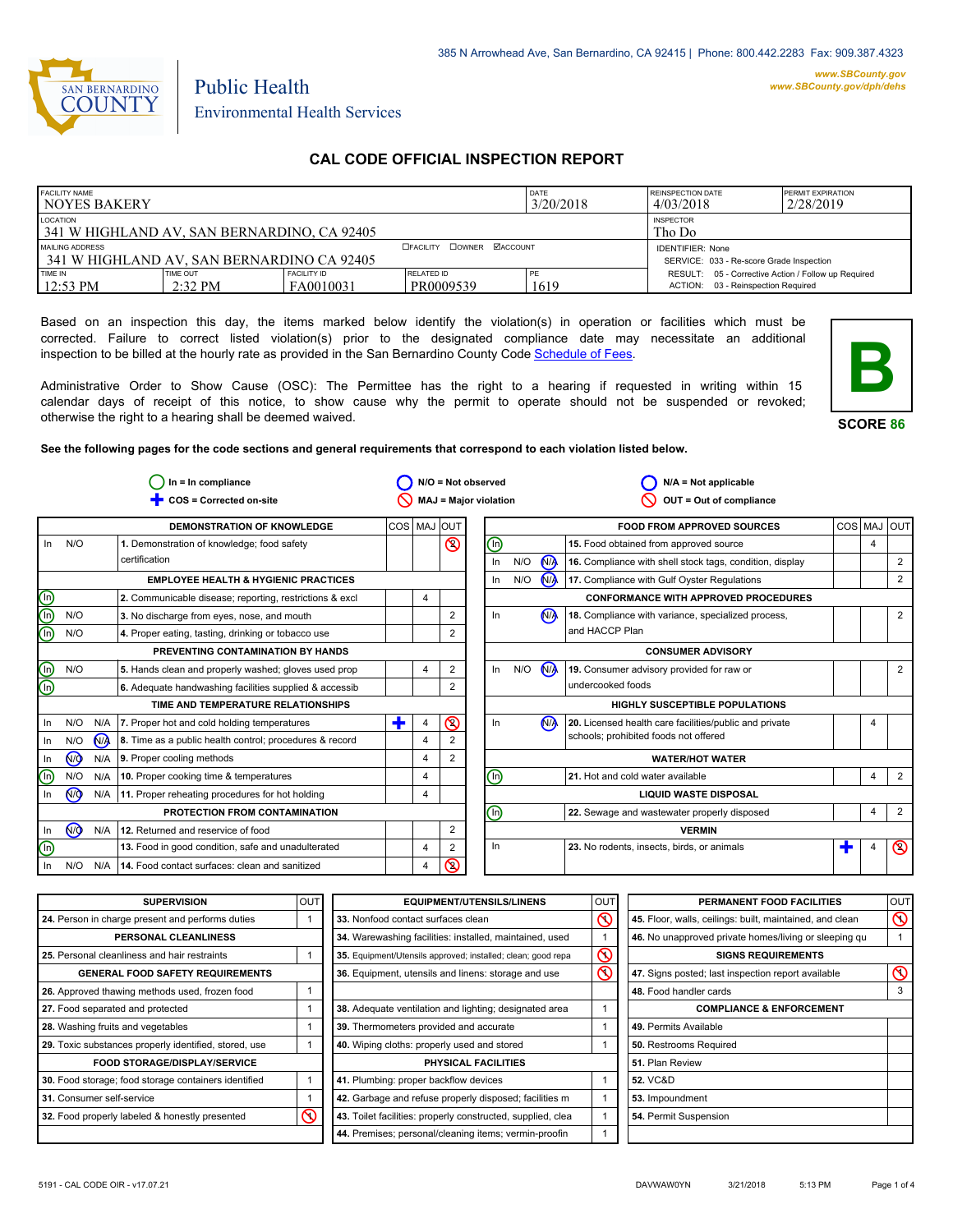

# **CAL CODE OFFICIAL INSPECTION REPORT**

| <b>FACILITY NAME</b><br><b>NOYES BAKERY</b> |                                                                                                          | DATE<br>3/20/2018                                                                                                                                                                                                                                                                                                                                                                                                                                                                                                                                                                                                                                                                                                                                                                                                                                                                                                                                                                                                                                                                                                                                                                                          |  |
|---------------------------------------------|----------------------------------------------------------------------------------------------------------|------------------------------------------------------------------------------------------------------------------------------------------------------------------------------------------------------------------------------------------------------------------------------------------------------------------------------------------------------------------------------------------------------------------------------------------------------------------------------------------------------------------------------------------------------------------------------------------------------------------------------------------------------------------------------------------------------------------------------------------------------------------------------------------------------------------------------------------------------------------------------------------------------------------------------------------------------------------------------------------------------------------------------------------------------------------------------------------------------------------------------------------------------------------------------------------------------------|--|
| LOCATION                                    | 341 W HIGHLAND AV, SAN BERNARDINO, CA 92405                                                              | <b>INSPECTOR</b><br>Tho Do                                                                                                                                                                                                                                                                                                                                                                                                                                                                                                                                                                                                                                                                                                                                                                                                                                                                                                                                                                                                                                                                                                                                                                                 |  |
|                                             |                                                                                                          | <b>1. DEMONSTRATION OF KNOWLEDGE; FOOD SAFETY CERTIFICATION</b>                                                                                                                                                                                                                                                                                                                                                                                                                                                                                                                                                                                                                                                                                                                                                                                                                                                                                                                                                                                                                                                                                                                                            |  |
| <b>POINTS</b>                               | Compliance date not specified<br>Complied on 3/20/2018<br>Violation Reference - HSC -<br>113947-113947.1 | Inspector Comments: Operator was unable to state the 8 common allergens.<br>Major Food Allergen means all of the following:<br>_Milk<br>_Eggs<br>Fish, including, but not limited to, bass, flounder, and cod.<br>Crustacean shellfish, including, but not limited to, crab, lobster, and shrimp.<br>Tree nuts, including, but not limited to, almonds, pecans, and walnuts.<br>_Wheat.<br>_Peanut.<br>_Soybeans.<br>A food ingredient that contains protein derived from any food items listed above.<br>Observed that the facility has no current Food Safety Certificate on site.<br>This facility is currently in violation with the food safety certification requirement for San Bernardino<br>County(SBC), which requires that at least one person obtain a valid food safety certificate within sixty (60)<br>days of employment (California HSC §113947.1). Failure to provide proof of food safety certification within<br>sixty (60) days may result in unannounced billable (at our current hourly rate) re-inspections to verify<br>compliance.<br>Ensure that person has a food safety certificate. The original food safety certificate must be maintained in the<br>facility at all times. |  |
|                                             |                                                                                                          |                                                                                                                                                                                                                                                                                                                                                                                                                                                                                                                                                                                                                                                                                                                                                                                                                                                                                                                                                                                                                                                                                                                                                                                                            |  |

**Violation Description:** All food employees shall have adequate knowledge of and be trained in food safety as it relates to their assigned duties. (113947) Food facilities that prepare, handle or serve non-prepackaged potentially hazardous food, shall have an employee who has passed an approved food safety certification examination. (113947-113947.1)

**More Information: <http://www.sbcounty.gov/uploads/dph/dehs/Depts/EnvironmentalHealth/FormsPublications/FoodSafetyPracticesOverview.pdf>**

### **7. PROPER HOT AND COLD HOLDING TEMPERATURES**

**Compliance date not specified Complied on 3/20/2018 Violation Reference - HSC - 113996, 113998, 114037 POINTS 2 Inspector Comments:** Cheesecakes, cream-filled bakeries and other items were observe cold holding at a range of 46-49 degrees F inside front counter display fridge. Operator was instructed to move all food items from display fridge inside walk in fridge unit. Ensure all potentially hazardous foods are cold holding at 41 degrees F or below or hot holding at 135 degrees F or above.

**Violation Description:** Potentially hazardous foods shall be held at or below 41F or at or above 135F. (113996, 113998, 114037, 114343(a))

**More Information: [http://www.sbcounty.gov/uploads/dph/dehs/Depts/EnvironmentalHealth/FormsPublications/Food\\_Danger\\_Zone.pdf](http://www.sbcounty.gov/uploads/dph/dehs/Depts/EnvironmentalHealth/FormsPublications/Food_Danger_Zone.pdf)**

### **14. FOOD CONTACT SURFACES: CLEAN AND SANITIZED**

| POINTS Compliance date not specified | <b>Inspector Comments:</b> Chlorine in sanitizer container was measured less than 100 ppm. |
|--------------------------------------|--------------------------------------------------------------------------------------------|
| Not In Compliance                    | Operator corrected on site.                                                                |
| Violation Reference - HSC -          | Ensure the concentration of sanitizer is at minimum level at all times.                    |
| 113984(e), 114097, 114099            |                                                                                            |

**Violation Description:** All food contact surfaces of utensils and equipment shall be clean and sanitized. (113984(e), 114097, 114099.1, 114099.4, 114099.6, 114101 (b-d), 114105, 114109, 114111, 114113, 114115 (a, b, d), 114117, 114125(b), 114135, 114141)

**More Information: <http://www.sbcounty.gov/uploads/dph/dehs/Depts/EnvironmentalHealth/FormsPublications/TowelSanitizingSolution.pdf>**

# **23. NO RODENTS, INSECTS, BIRDS, OR ANIMALS**

**Compliance date not specified Complied on 3/20/2018 Violation Reference - HSC - 114259.1, 114259.4, 11425 POINTS 2**

**Inspector Comments:** Observed one dead and dried rodent in back area. Observed small amount of rodent droppings in few area

**Violation Description:** Food facility shall be kept free of vermin: rodents (rats, mice), cockroaches, flies. (114259.1, 114259.4, 114259.5) Live animals are not allowed in a food facility unless, food employees with service animals may handle or care for their service animal if they wash their hands as required or persons who are licensed pursuant to Chapter 11.5 of Division 3 of the Business and Professions Code. (114259.4, 114259.5)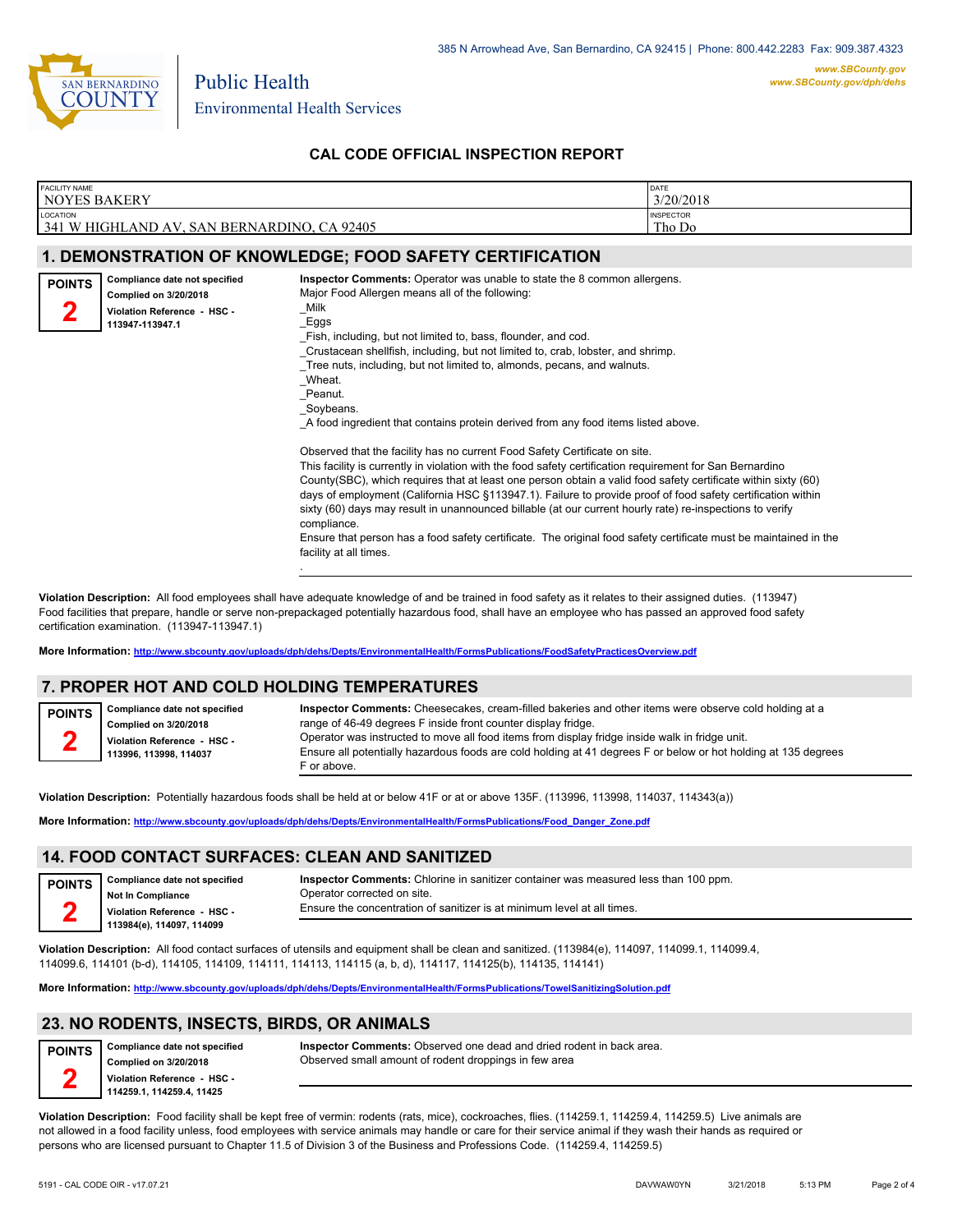

# **CAL CODE OFFICIAL INSPECTION REPORT**

| <b>FACILITY NAME</b><br>'NOYES BAKERY                              | DATE<br>3/20/2018          |
|--------------------------------------------------------------------|----------------------------|
| LOCATION<br>341 W HIGHLAND AV,<br>, SAN BERNARDINO, CA 9<br>192405 | <b>INSPECTOR</b><br>Tho Do |
|                                                                    |                            |

### **32. FOOD PROPERLY LABELED & HONESTLY PRESENTED**

| <b>POINTS</b> | Compliance date not specified |
|---------------|-------------------------------|
|               | Not In Compliance             |
|               | Violation Reference - HSC -   |
|               | 114087.114089                 |

**Inspector Comments:** Prepackaged muffins were not labeled with ingredients, name and location of facility. Ensure all food items are properly labeled at all times.

**Violation Description:** Any food is misbranded if its labeling is false or misleading, if it is offered for sale under the name of another food, or if it is an imitation of another food for which a definition and standard of identity has been established by regulation. (114087, 114089, 114089.1(a, b), 114090, 114093.1) Bulk food available for consumer self-service must have an information label, sign, and/or other method of notification that includes the label information. (114089) Prepackaged food must bear a label that complies with the labeling requirements as prescribed by the Sherman Food, Drug and Cosmetic Law. (114089 and 114089(a))

Restaurants must provide a brochure placed at the point of sale that includes at least calories, sodium, saturated fat, and carbohydrates information per menu item. For sit-down restaurants, the information must be provided at the table. Drive-thrus are required to have the brochures available upon request and have a notice of the availability at the point of sale. (114094)

### **33. NONFOOD-CONTACT SURFACES CLEAN**

| <b>POINTS</b> | Compliance date not specified | Inspector Comments: Observed heavy build up of debris on shelving, light switches, and on equipment. |
|---------------|-------------------------------|------------------------------------------------------------------------------------------------------|
|               | <b>Not In Compliance</b>      | Clean up debris.                                                                                     |
|               | Violation Reference - HSC -   | Ensure all non-food contact surfaces are maintained in clean condition at all times.                 |
|               | 114115 (c)                    |                                                                                                      |

**Violation Description:** All nonfood contact surfaces of utensils and equipment shall be clean. (114115 (c))

#### **35. EQUIPMENT/UTENSILS - APPROVED; INSTALLED; CLEAN; GOOD REPAIR, CAPACITY**

| <b>POINTS</b> | Compliance date not specified | <b>Inspector Comments:</b> Front counter display fridge was not functioning correctly. |  |  |
|---------------|-------------------------------|----------------------------------------------------------------------------------------|--|--|
|               | <b>Not In Compliance</b>      | Repair or replace.                                                                     |  |  |
|               | Violation Reference - HSC -   | Owner of facility stated maintenance service was requested.                            |  |  |
|               | 114130. 114130.1. 114130      | Reinspection shall be conducted in two days to ensure fridge is functioning correctly. |  |  |
|               |                               | Ensure all equipments are maintained in good repair condition at all times.            |  |  |

**Violation Description:** All utensils and equipment shall be fully operative and in good repair. (114175). All utensils and equipment shall be approved, installed properly, and meet applicable standards. (114130, 114130.1, 114130.2, 114130.3, 114130.4, 114130.5, 114132, 114133, 114137, 114139, 114153, 114155, 114163, 114165, 114167, 114169, 114177, 114180, 114182)

### **36. EQUIPMENT, UTENSILS AND LINENS: STORAGE AND USE**

| POINTS   Compliance date not specified |
|----------------------------------------|
| Not In Compliance                      |
| Violation Reference - HSC -            |
| 114074, 114081, 114119                 |

**Inspector Comments:** Observed several unused equipments inside facility. If not used, remove equipments from facility as to prevent vermin harborage.

**Violation Description:** All clean and soiled linen shall be properly stored; non-food items shall be stored and displayed separate from food and food-contact surfaces. (114185.3 - 114185.4)Utensils and equipment shall be handled and stored so as to be protected from contamination. (114074 - 114075, 114081, 114119, 114121, 114161, 114178, 114179, 114083, 114185, 114185.2, 114185.5) Pressurized cylinders must be securely fastened to a rigid structure. (114172)

### **45. FLOORS, WALLS AND CEILINGS: BUILT, MAINTAINED, AND CLEAN**

| <b>POINTS</b> | Compliance date not specified | Inspector Comments: Observed heavy damaged walls and ceiling through out facility. |
|---------------|-------------------------------|------------------------------------------------------------------------------------|
|               | Not In Compliance             | Repair or replace.                                                                 |
|               | Violation Reference - HSC -   | Ensure to maintain all walls and ceilings in good repair condition at all times.   |
|               | 114143 (d), 114266            |                                                                                    |

**Violation Description:** The walls / ceilings shall have durable, smooth, nonabsorbent, and washable surfaces. All floor surfaces, other than the customer service areas, shall be approved, smooth, durable and made of nonabsorbent material that is easily cleanable. Approved base coving shall be provided in all areas, except customer service areas and where food is stored in original unopened containers. Food facilities shall be fully enclosed. All food facilities shall be kept clean and in good repair. (114143 (d), 114257, 114266, 114268, 114268.1, 114271, 114272) Cleaning must be an approved dustless method. (114268.1) Mats and duckboards, if used, must be removable and easily cleanable. (114272) Open-air barbecues or wood-burning ovens floor surfaces must extend a minimum of five feet and be impervious or easily cleanable. (114143(d))